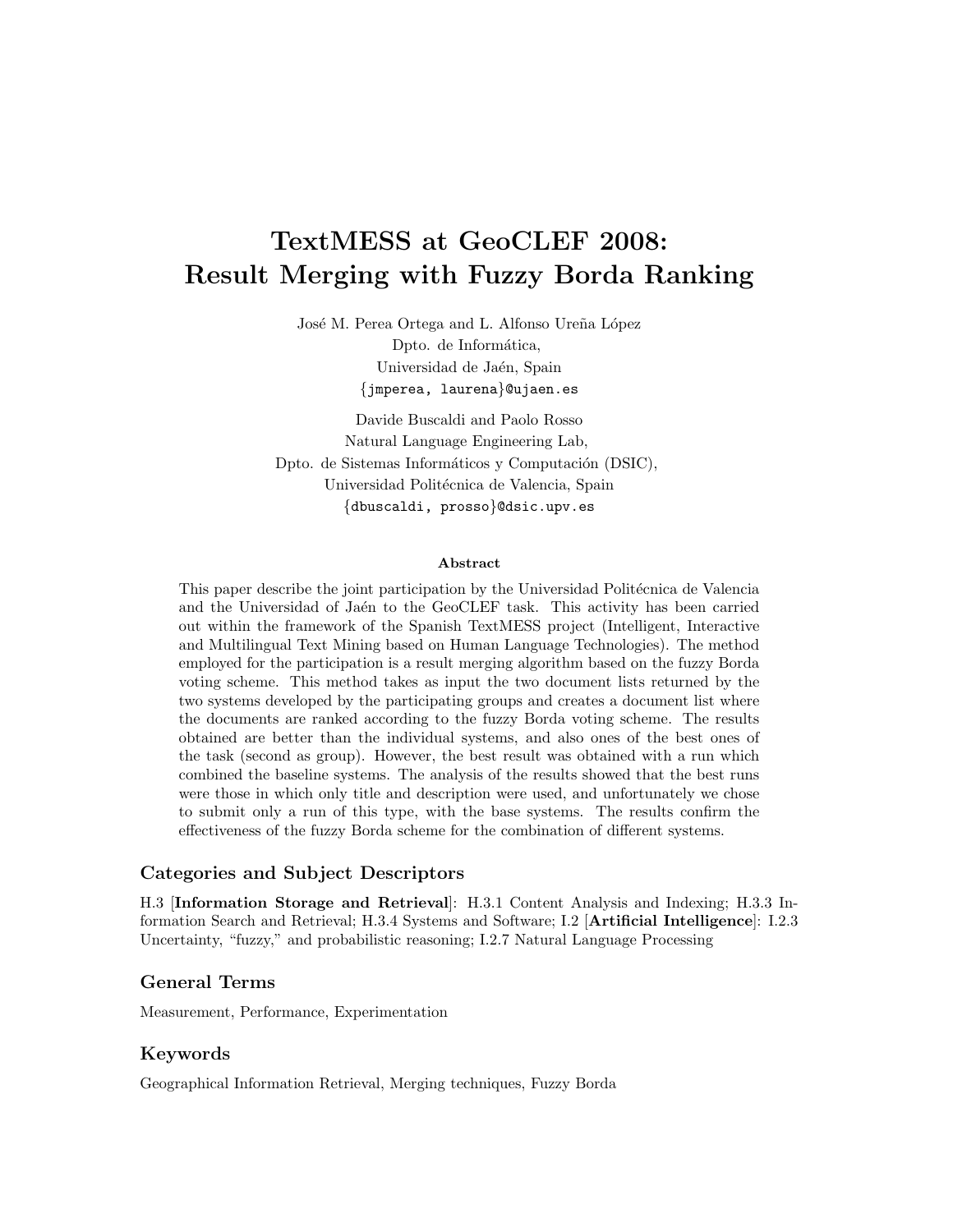# 1 Introduction

In this paper we describe the joint participation of the groups of the Universidad Politécnica de Valencia and Universidad de Jaén to GeoCLEF 2008. This participation has been carried out within the framework of the Spanish project TextMESS (Spanish acronym for Intelligent, Interactive and Multilingual Text Mining based on Human Language Technologies).

We previously investigated various possibilities for the integration of our systems, focusing on two possible choices:

- Identify some features in the topics that allow to determine which system is going to obtain the best result over a determined topic (system selection);
- Combine the output of the different systems in a unique output (*output merging*).

We carried out some preliminary experiments with the GeoCLEF topics from 2005 to 2007 and the systems presented by the two groups in GeoCLEF 2007, in order to check whether the first option was feasible or not. These results proved that it was possible to use bag-of-words features to select the best system for a given topic. However, the experiments carried out with the new systems (those developed for GeoCLEF 2008) did not provide us with the same conclusion. Therefore, we chose to participate with an output merging algorithm based on the fuzzy Borda voting scheme [9, 6]. This method was previously used in the Word Sense Disambiguation task at Semeval<sup>1</sup> with good results [2]. Preliminary experiments with the data from 2005 to 2007 showed that it was possible to achieve an improvement of  $\sim 2\%$  in Mean Average Precision (MAP) over the best system.

In Sections 2 and 3 we describe briefly the systems of each group (a more complete description can be found in the corresponding report of the CLEF Working Notes). In Section 4 we describe the fuzzy Borda ranking method, and finally we present the results and a brief discussion.

# 2 SINAI-GIR System Description

The SINAI-GIR system is made up of five main subsystems: Translator, Collection Preprocessing subsystem, Query Analyzer, Information Retrieval subsystem and Validator. Each translated query is preprocessed and analyzed by the *Query Analyzer*, identifying their geo-entities and spatial relations and making use of Geonames gazetteer<sup>2</sup>. This module also applies *query reformulation* based on the query parsing subtask [8], generating several independent queries which will be indexed and searched by means of the IR subsystem. On the other hand, the collection is preprocessed by the Collection Preprocessing module and finally the documents recovered by the IR subsystem are filtered and re-ranked by means of the Validator subsystem. Figure 1 shows the SINAI-GIR system architecture.

The main features of each subsystem are:

- Translator. We have used SINTRAM (SINai TRAnslation Module), our Machine Translation system which works with different online machine translators and implements several heuristics to combine different translations [5].
- Collection Preprocessing Subsystem. During the collection preprocessing, two indexes are generated (locations and keywords indexes). We apply the Porter stemmer [10], the Brill POS tagger [1] and a specific Named Entity Recognizer (NER) as LingPipe<sup>3</sup>. We also discard the English stop-words.
- Query Analyzer. It is responsible for preprocessing of English queries as well as the generation of different query reformulations.

<sup>1</sup>http://nlp.cs.swarthmore.edu/semeval

<sup>2</sup>http://www.geonames.org

 $3$ http://alias-i.com/lingpipe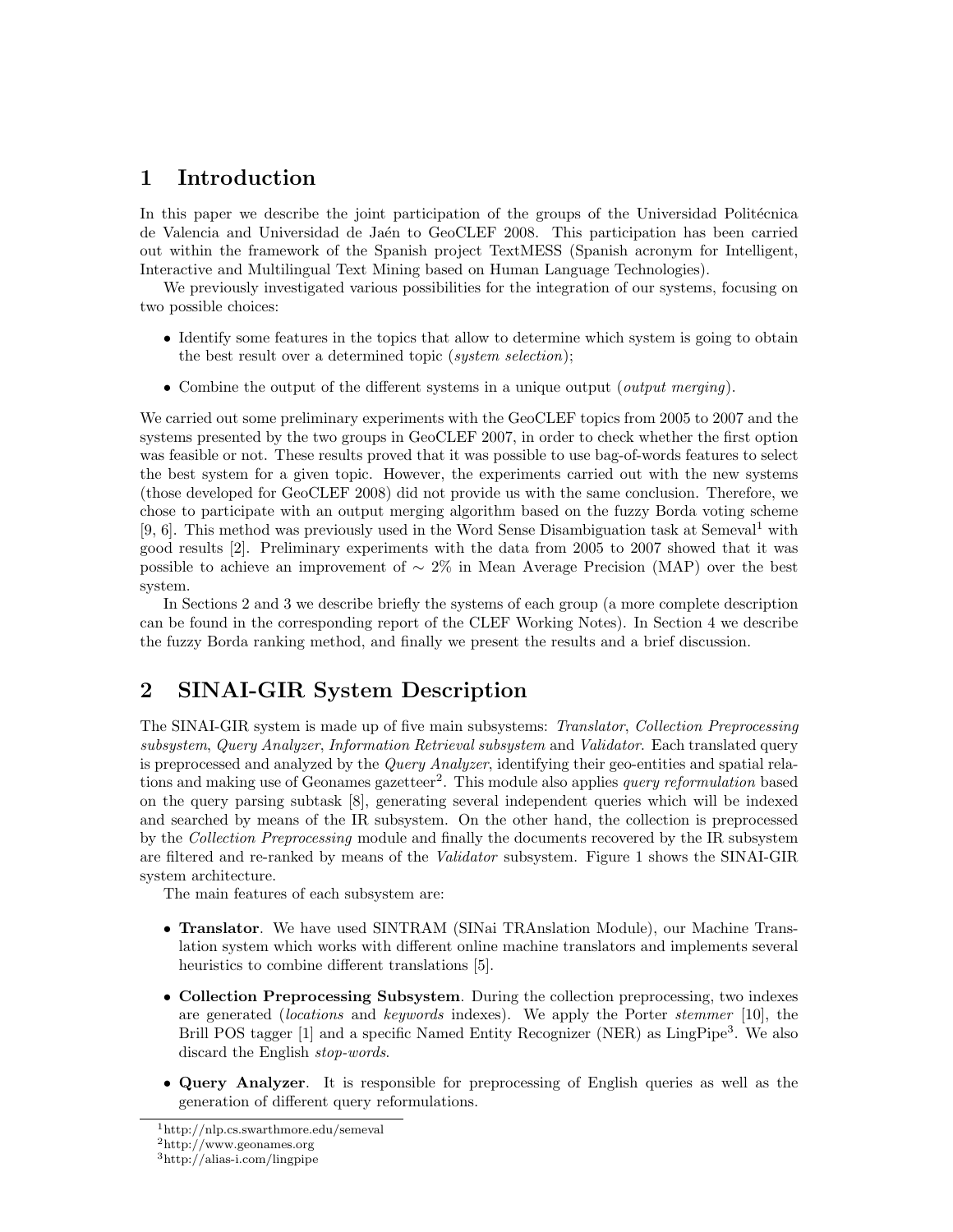

Figure 1: SINAI-GIR system architecture

- Information Retrieval Subsystem. As IR index-search engine we have used Lemur<sup>4</sup>.
- Validator. The aim of this subsystem is to filter the lists of documents recovered by the IR subsystem, establishing what of them are valid, depending on the locations and the georelations detected in the query. Another important function is to establish the final ranking of documents, based on manual rules and predefined weights.

# 3 The UPV GeoWorSE System

The system is built around the Lucene<sup>5</sup> open source search engine, version 2.1. The Stanford NER system based on Conditional Random Fields [4] is used for Named Entity Recognition and classification. The access to WordNet is provided by the MIT Java WordNet Interface <sup>6</sup> . The toponym disambiguator is based on the method presented in [3].

## 3.1 Indexing

During the indexing phase, the documents are examined in order to find location names (toponym) by means of the Stanford NER system. When a toponym is found, the disambiguator determines the correct reference for the toponym. Then, a modified lucene indexer adds to the geo index the toponym coordinates (retrieved from GeoWordNet); finally, it stores in the wn index the toponym together with its holonyms and synonyms. All document terms are stored in the text index. The indices are then used in the search phase, although the geo index is not used for search: it is used only to retrieve the coordinates of the toponyms in the document.

<sup>4</sup>http://www.lemurproject.org

<sup>5</sup>http://lucene.apache.org/

<sup>6</sup>http://www.mit.edu/∼markaf/projects/wordnet/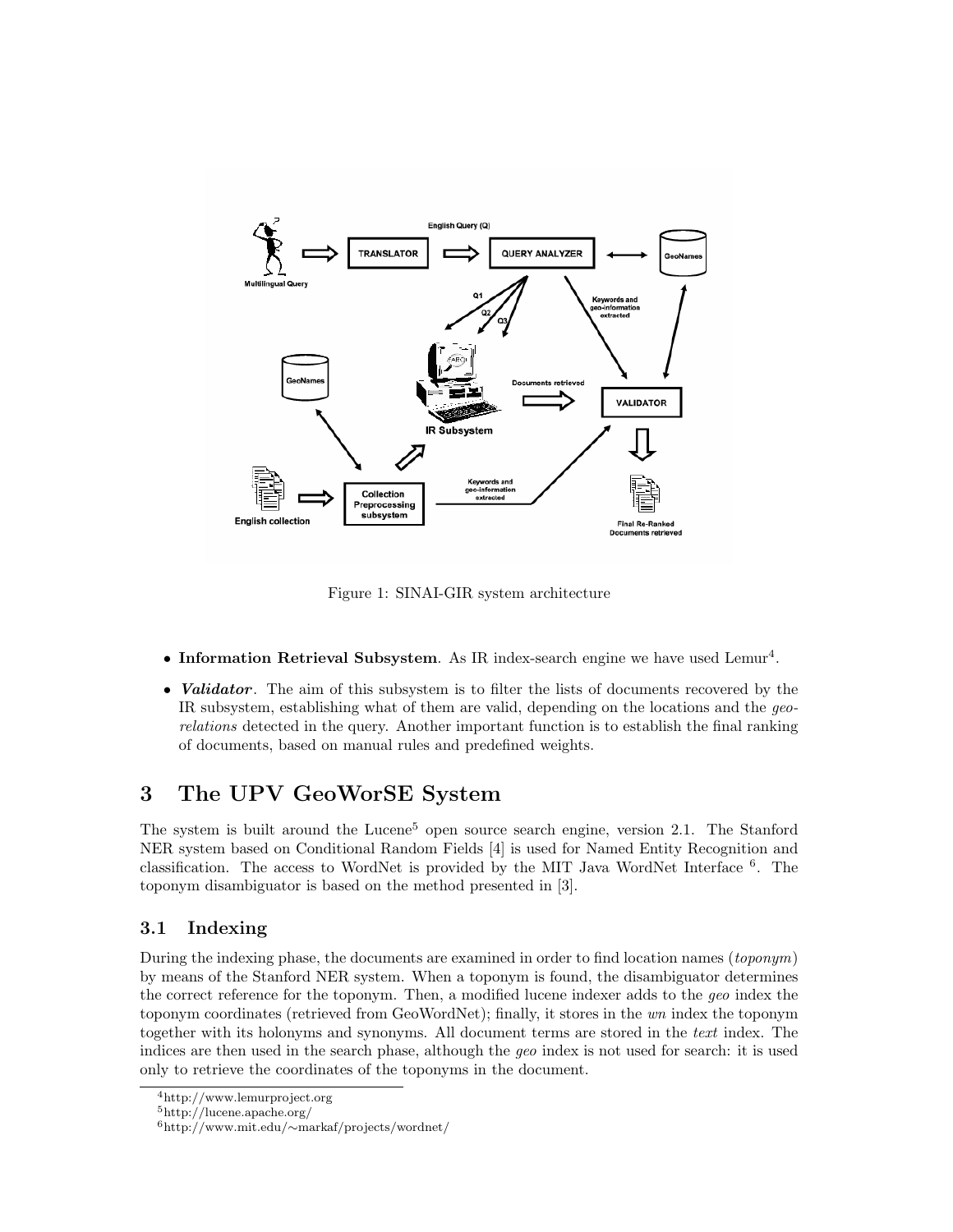### 3.2 Searching

The architecture of the search module is shown in Figure 2.



Figure 2: Diagram of the Search module

The topic text is searched by Lucene in the text index. The toponyms extracted by the Stanford NER are searched for in the wn index with a weight 0.25 with respect to the content terms. The result of the search is a list of documents ranked using the Lucene's weighting scheme. At the same time, the toponyms are passed to a module named *GeoAnalyzer* that creates a geographical constraint that is used to re-rank the document list. The GeoAnalyzer may return two types of geographical constraints:

- a *distance* constraint, corresponding to a point in the map: the documents that contain locations closer to this point will be ranked higher;
- an *area* constraint, correspoinding to a polygon in the map: the documents that contain locations included in the polygon will be ranked higher. The polygon is obtained by calculating the convex hull of the points associated to the toponyms using the Graham algorithm [7].

WordNet is used by the GeoAnalyzer module in order to extract the meronyms of the toponyms in the topic. These meronyms allow to improve the precision of the area constraint.

The objective of the GeoFilter module is to re-rank the documents retrieved by Lucene, according to geographical information. If the constraint extracted from the topic is a *distance* constraint, the weights of the documents are modified according to the following formula:

$$
w(doc) = w_{Lucene}(doc) * (1 + \exp(-\min_{p \in P} d(q, p)))
$$
\n(1)

Where  $w_{Lucene}$  is the weight returned by Lucene for the document doc,  $P$  is the set of points in the document, and  $q$  is the point extracted from the topic.

If the constraint extracted from the topic is an area constraint, the weights of the documents are modified according to formula 2: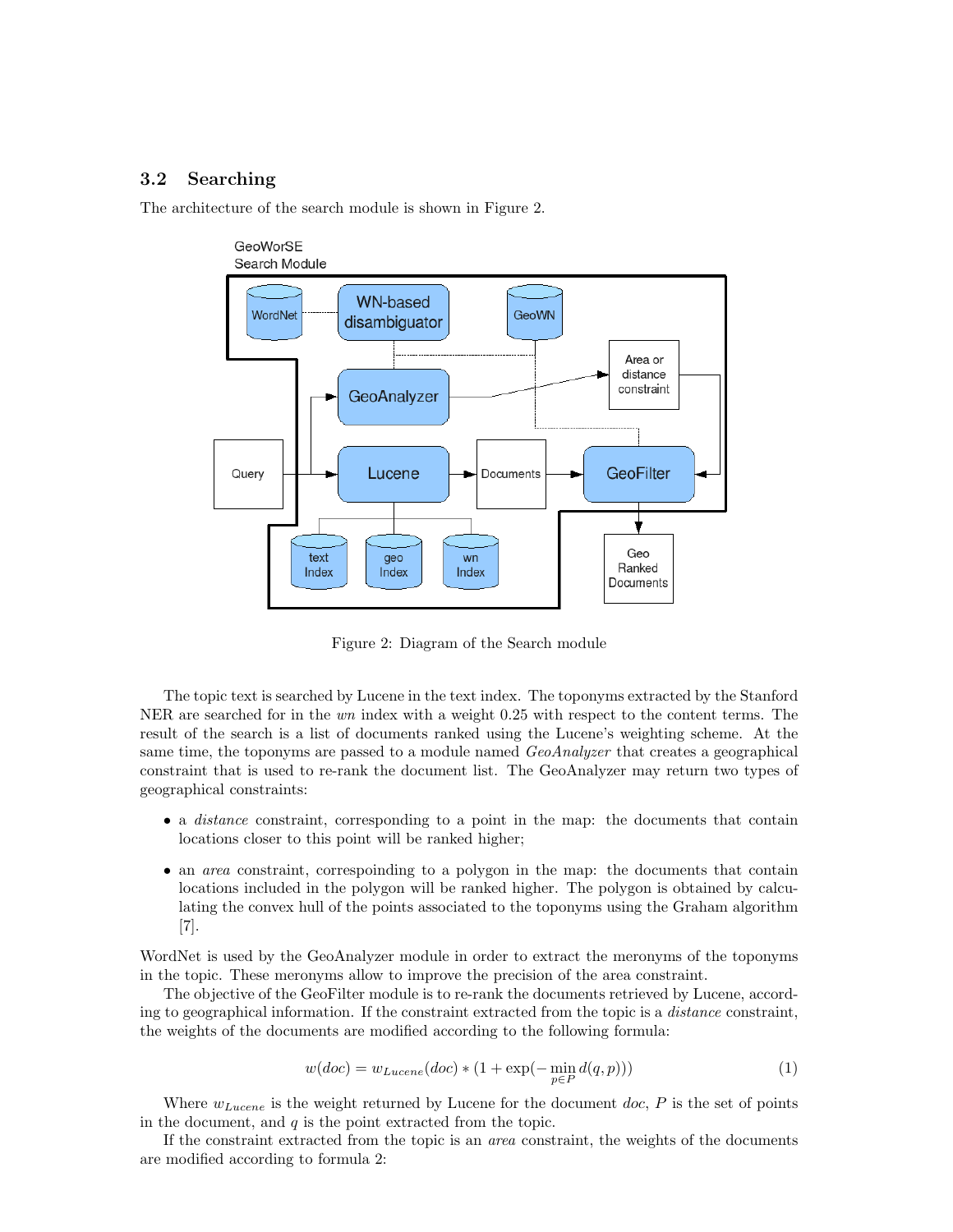$$
w(doc) = w_{Lucene}(doc) * \left(1 + \frac{|P_q|}{|P|}\right)
$$
\n<sup>(2)</sup>

where  $P_q$  is the set of points in the document that are contained in the area extracted from the topic.

## 4 Fuzzy Borda Merging

#### 4.1 Fuzzy Borda count

In the classical (discrete) Borda count each expert gives a mark to each alternative, according to the number of alternatives worse than it. The fuzzy variant [9, 6] allows the experts to show numerically how much some alternatives are preferred to the others, evaluating their preference intensities from 0 to 1.

Let  $R^1, R^2, \ldots, R^m$  be the fuzzy preference relations of m experts over n alternatives  $x_1, x_2, \ldots, x_n$ . Each expert  $k$  expresses its preferences by means of a matrix of preference intensities:

$$
\left(\begin{array}{cccc}r_{11}^k & r_{12}^k & \ldots & r_{1n}^k \\r_{21}^k & r_{22}^k & \ldots & r_{2n}^k \\ \ldots & \ldots & \ldots & \ldots \\r_{n1}^k & r_{n2}^k & \ldots & r_{nn}^k\end{array}\right)
$$

where each  $r_{ij}^k = \mu_{R^k}(x_i, x_j)$ , with  $\mu_{R^k}: X \times X \to [0, 1]$  is the membership function of  $R^k$ . The number  $r_{ij}^k \in [0,1]$  is considered as the degree of confidence with which the expert k prefers  $x_i$  to  $x_j$ . The final value assigned by the expert k to each alternative  $x_i$  is the sum by row of the entries greater than 0.5 in the preference matrix, or, formally:

$$
r_k(x_i) = \sum_{j=1, r_{ij}^k > 0.5}^{n} r_{ij}^k
$$
 (3)

The threshold 0.5 ensure the relation  $R^k$  to be an ordinary preference relation [6].

The fuzzy Borda count for an alternative  $x_i$  is obtained as the sum of the values assigned by each expert:

$$
\mathbf{r}(x_i) = \sum_{k=1}^{m} r_k(x_i) \tag{4}
$$

#### 4.2 Application of Fuzzy Borda count to Result Merging

In our approach each system is an expert: therefore, there are two preference matrices. The size of these matrices is variable: the reason is that the document list is not the same for the two systems. Therefore, the size of a preference matrix is  $N_t \times N_t$ , where  $N_t$  is the number of unique documents retrieved by the two systems (i.e. the number of documents that appear at least in one of the lists returned by the systems) for topic  $t$ .

The systems ranks the document with weights that are not in the same range. Therefore, the output weights  $w_1, w_2, \ldots, w_n$  of each expert k are transformed to fuzzy confidence values by means of the following transformation:

$$
r_{ij}^k = \frac{w_i}{w_i + w_j} \tag{5}
$$

This transformation ensure that the preference values are in the range [0, 1]. In order to adapt the fuzzy Borda count to the merging of the results of IR systems, we had to determine the preference values in all the cases where one of the systems does not retrieve a document that has been retrieved by the other one. We decided to set the preference values of these documents to 0.5. This corresponds to the idea that the expert is presented an option on which it cannot express a preference.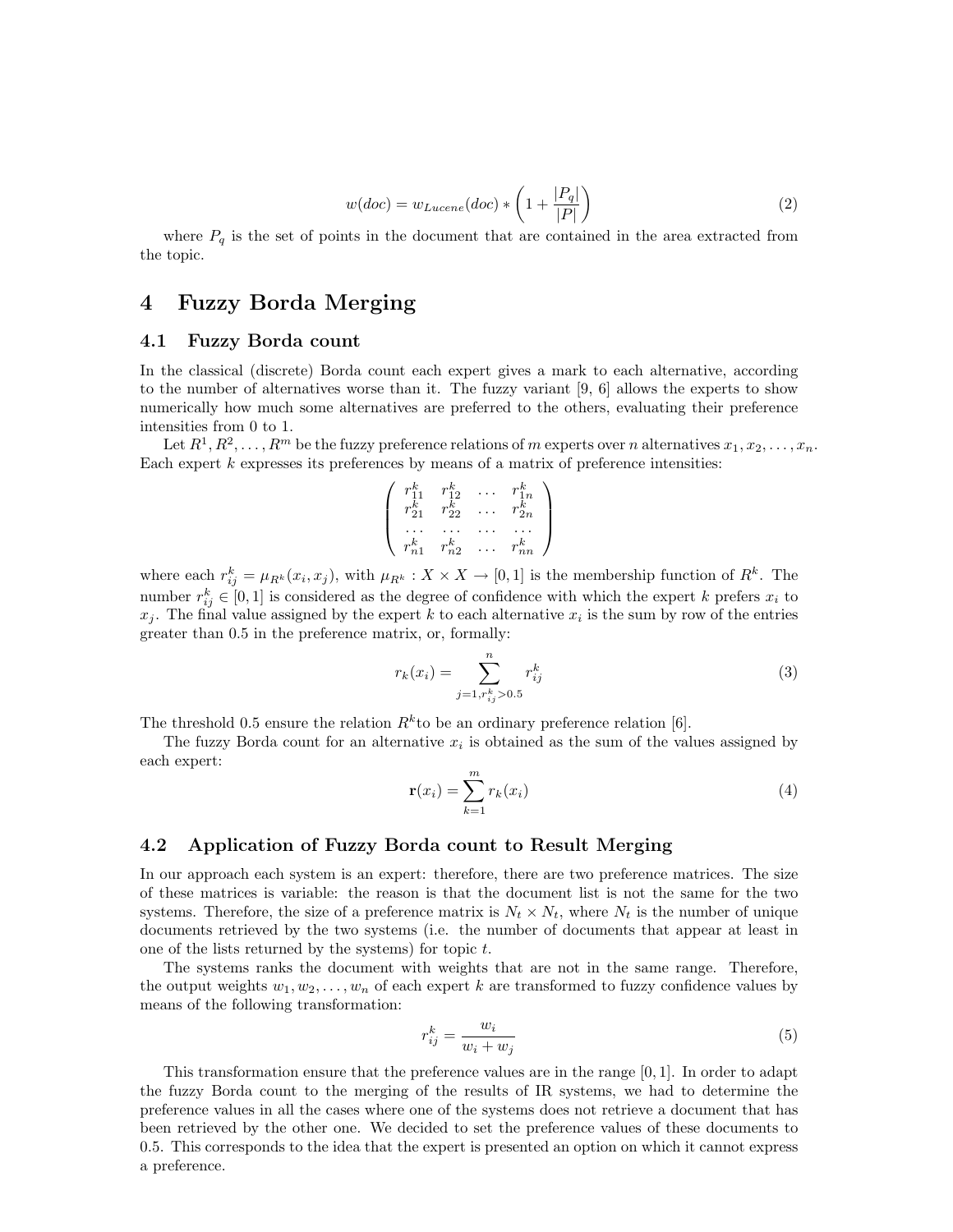## 5 Results

We submitted a total of 9 runs. In Table 1 we show the detail of each run in terms of the two systems combined and the topic fields used.

| run ID              | fields    | UPV run ID      | Jaen run ID      |
|---------------------|-----------|-----------------|------------------|
| TMESS01             | TDN       | <b>NLEL0802</b> | EXP3             |
| TMESS02             | TDN       | <b>NLEL0802</b> | EXP <sub>2</sub> |
| TMESS <sub>03</sub> | TDN       | <b>NLEL0802</b> | EXP <sub>5</sub> |
| TMESS04             | TDN       | <b>NLEL0803</b> | EXP3             |
| TMESS <sub>05</sub> | TDN       | <b>NLEL0803</b> | EXP <sub>2</sub> |
| TMESS06             | TDN       | <b>NLEL0803</b> | EXP <sub>5</sub> |
| TMESS07A            | <b>TD</b> | NLEL0804        | EXP1             |
| TMESS08             | TDN       | NLEL0505        | EXP <sub>5</sub> |
| TMESS09             | TDN       | NLEL0807        | EXP <sub>5</sub> |

Table 1: Details of the setup of the TextMESS runs.

Table 2: Description of the runs of each system.

| run ID           | description                                                 |  |  |  |  |  |
|------------------|-------------------------------------------------------------|--|--|--|--|--|
| Valencia         |                                                             |  |  |  |  |  |
| NLEL0802         | base system (only text index, no wordnet, no map filtering) |  |  |  |  |  |
| <b>NLEL0803</b>  | 2007 system (no map filtering)                              |  |  |  |  |  |
| NLEL0804         | base system, title and description only                     |  |  |  |  |  |
| NLEL0505         | new system, all indices and map filtering enabled           |  |  |  |  |  |
| NLEL0807         | new system, text index and map filtering                    |  |  |  |  |  |
| Jaen             |                                                             |  |  |  |  |  |
| EXP1             | base system, title and description only                     |  |  |  |  |  |
| EXP <sub>2</sub> | base system, all fields                                     |  |  |  |  |  |
| EXP3             | "fusion" system (query reformulations)                      |  |  |  |  |  |
| EXP <sub>5</sub> | filtering system (rule-based)                               |  |  |  |  |  |

In Table 3 we show the Mean Average Precision (MAP) obtained for each run, together with the MAP obtained by its composing runs.

The obtained results show that the use of the fuzzy Borda merging method always allows to improve the results of the best system. The improvement is greater if the two systems have a similar performance (see TMESS06) and the UPV system does not use map filtering. This behaviour is not observed when the UPV system uses map filtering. We suppose that a key feature for obtaining greater improvements by means of fuzzy Borda is that the systems share as few as characteristics as possible.

# 6 Conclusions and Further Work

We combined two different systems by means of the fuzzy Borda voting scheme. The implemented method allowed to improve the results of the combined systems, although the improvement was limited. We suppose that the best results with the fuzzy Borda merging can be obtained if the two systems share the same level of accuracy. Further work will be aimed to verify this hypothesis and to the integration of more than two systems.